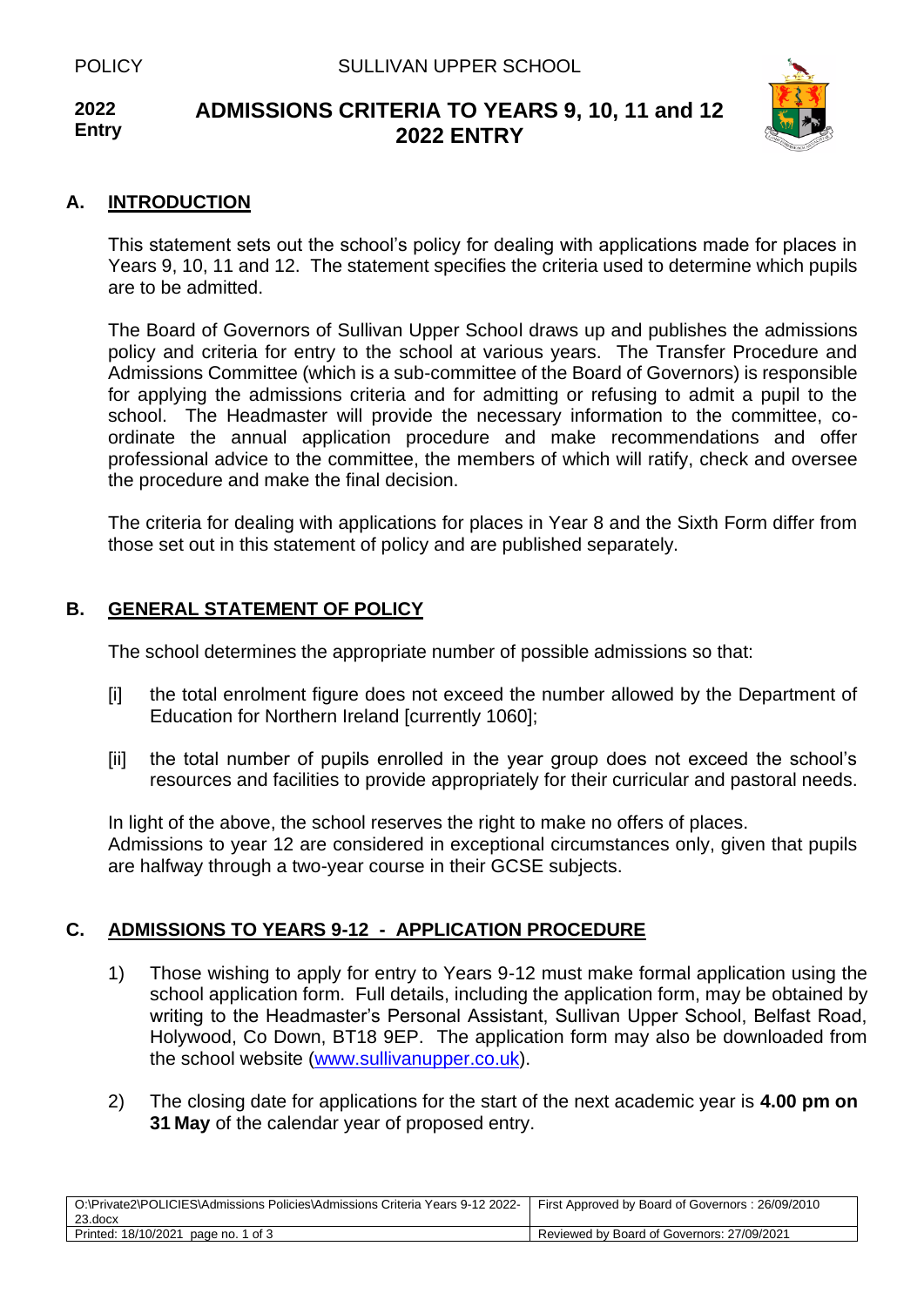

### **2022 Entry ADMISSIONS CRITERIA TO YEARS 9, 10, 11 and 12 2022 ENTRY**

- 3) All applications received by the closing date will be considered by the Transfer Procedure & Admissions Committee in early June. A rank order will be established, based on a numerical total for each applicant. The numerical total is the sum of the scores for each criterion (a) to (f) in Section D below, based on the information contained in and/or attached to the Application Form. In the event that the school is able to offer places to applicants to Years 9-12 and that there are more applicants than the number of places available, it will make offers on the basis of this rank order, starting with the highest score.
- 4) Whilst it may be possible to make some offers of places in June, it will not be possible to finalise numbers until after the publication of results in external examinations (GCSE, AS, A level) and the consequent decisions regarding entry to Years 13 and 14 (Lower & Upper Sixth), ie until after the start of the academic year.
- 5) The school operates a waiting list policy. Applicants who are not admitted will remain on the waiting list until 1 May of the academic year applied for, unless a request for the application to be withdrawn is received. This waiting list will also contain applications received after the closing date or during the course of the academic year. All applications will be treated equally and ranked according to the criteria below.
- 6) In the event of two (or more) applicants having the same numerical total, the following tie-breaker will be used: preference will be given to the applicant(s) whose normal place of residence is closer to the main entrance of the school by the most direct route by road and the school will use the RAC Route Planner in conjunction with maps to establish the distance.
- 7) Parents/Guardians should note that it is their responsibility to ensure that all relevant information and evidence is attached to the application form. The Board of Governors reserves the right to require such supplementary evidence as it may determine to support or verify information given on or attached to the application form, including from the applicant's current and previous schools. This evidence will be requested if and when the offer of a place is made. It is important that all parents/guardians understand that the provision of false or incorrect information or the failure to provide information or evidence thereof within the specified deadline will result in the withdrawal of a place at the school.

# **D. ADMISSIONS TO YEARS 9-12 - ADMISSIONS CRITERIA - SCORING MECHANISM**

A mark will be awarded to each applicant in each of the following categories:

## (a) **Academic Record**

The academic record of the applicant must indicate that he/she would be likely to be able to deal successfully with the courses of study provided by the school.

| O:\Private2\POLICIES\Admissions Policies\Admissions Criteria Years 9-12 2022-   First Approved by Board of Governors : 26/09/2010<br>23.docx |                                            |
|----------------------------------------------------------------------------------------------------------------------------------------------|--------------------------------------------|
| Printed: 18/10/2021 page no. 2 of 3                                                                                                          | Reviewed by Board of Governors: 27/09/2021 |